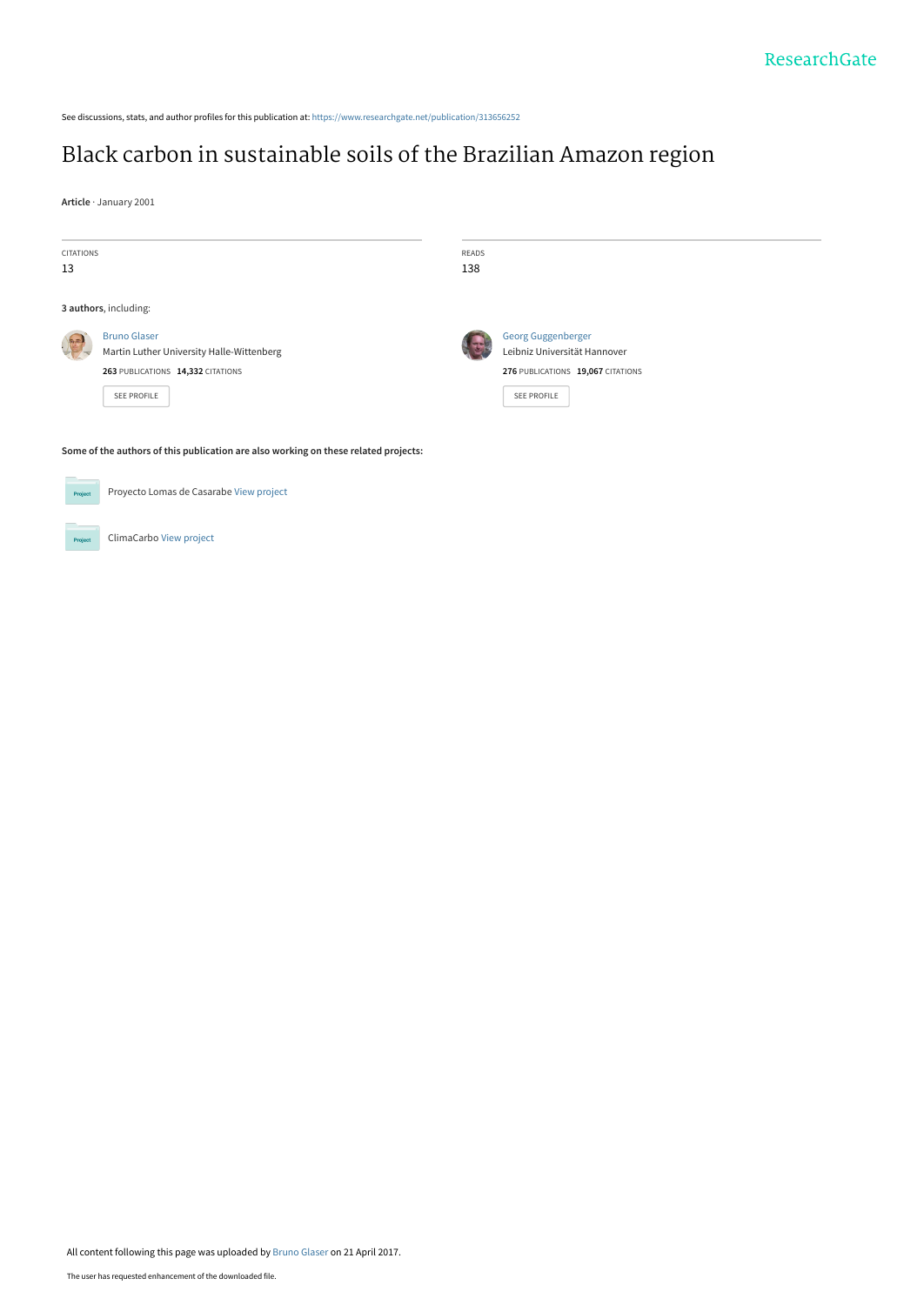Black carbon in sustainable soils of the Brazilian Amazon region. In: R.S. Swift, K.M. Spark (eds.), *Understanding & Managing Organic Matter in Soils, Sediments & Waters.* International Humic Substances Society, St. Paul, MN, pp. 359-364.

## **Black carbon in sustainable soils of the Brazilian Amazon region**

BRUNO GLASER, GEORG GUGGENBERGER AND WOLFGANG ZECH Institute of Soil Science and Soil Geography, University of Bayreuth, D-95440 Bayreuth, Germany. email: bruno.glaser@uni-bayreuth.de

#### **Summary**

In the Brazilian Amazon, patches of highly fertile anthropogenic soils, known as Terra Preta occur within the Oxisol and Ultisol landscape. Since Terra Preta soils are characterized by a large and stable soil organic matter (SOM) pool, we assumed that this is a key factor for the sustainability of these soils. In the present study, we analyzed finely divided residues from burning (black carbon) in the fine earth and particle size separates in Terra Preta as compared to adjacent Oxisols. The SOM of Terra Preta consists up to 30 % of black carbon, which remains as residue after incomplete burning of biomass. Due to its highly aromatic structure, it is chemically and microbiologically inert and persists in the environment over thousands of years. Thus, a part of the labile carbon pool in the biomass has been converted into a stable SOM pool. Weak oxidation during this time produces carboxylic groups on the edges of the aromatic rings, which increases the cation exchange capacity. Therefore, we conclude that black carbon is a key factor for sustainable and very fertile soils in the humid tropics, which could be established even on highly weathered, very infertile Oxisols.

## **Introduction**

In the Brazilian Amazon region, small patches of sustainable and very fertile black anthropogenic soils, known as Terra Preta, are embedded in a landscape of highly weathered and very infertile Oxisols and Ultisols. The most important factor seems to be the development of stable SOM (Duxbury *et al.* 1989; Zech *et al.* 1990). Normally, in these environments SOM is decomposed very quickly due to the high temperature and high soil moisture content (Sombroek *et al.* 1993). Terra Preta, however, is equipped with a huge A horizon even centuries after forest clearing, but the reasons are still matter of speculation.

The regular occurrence of charcoal in Terra Preta (Sombroek 1966; Saldarriaga and West, 1986) indicates that residues from burning of organic material (pyrogenic carbon, black carbon) probably contributes to the SOM of Terra Preta. To verify if black carbon is a common constituent of SOM of Terra Preta, we developed a method for its specific determination in soil samples (Glaser *et al*. 1998). Our method uses benzenepolycarboxylic acids (BPCA) as specific markers for black carbon. The principle is based on the fact that BPCA are found exclusively after oxidation of charred organic material but not in the original samples. The analytical procedure of soil samples includes acid digestion, oxidation, sample cleanup, derivatization, and gas chromatography.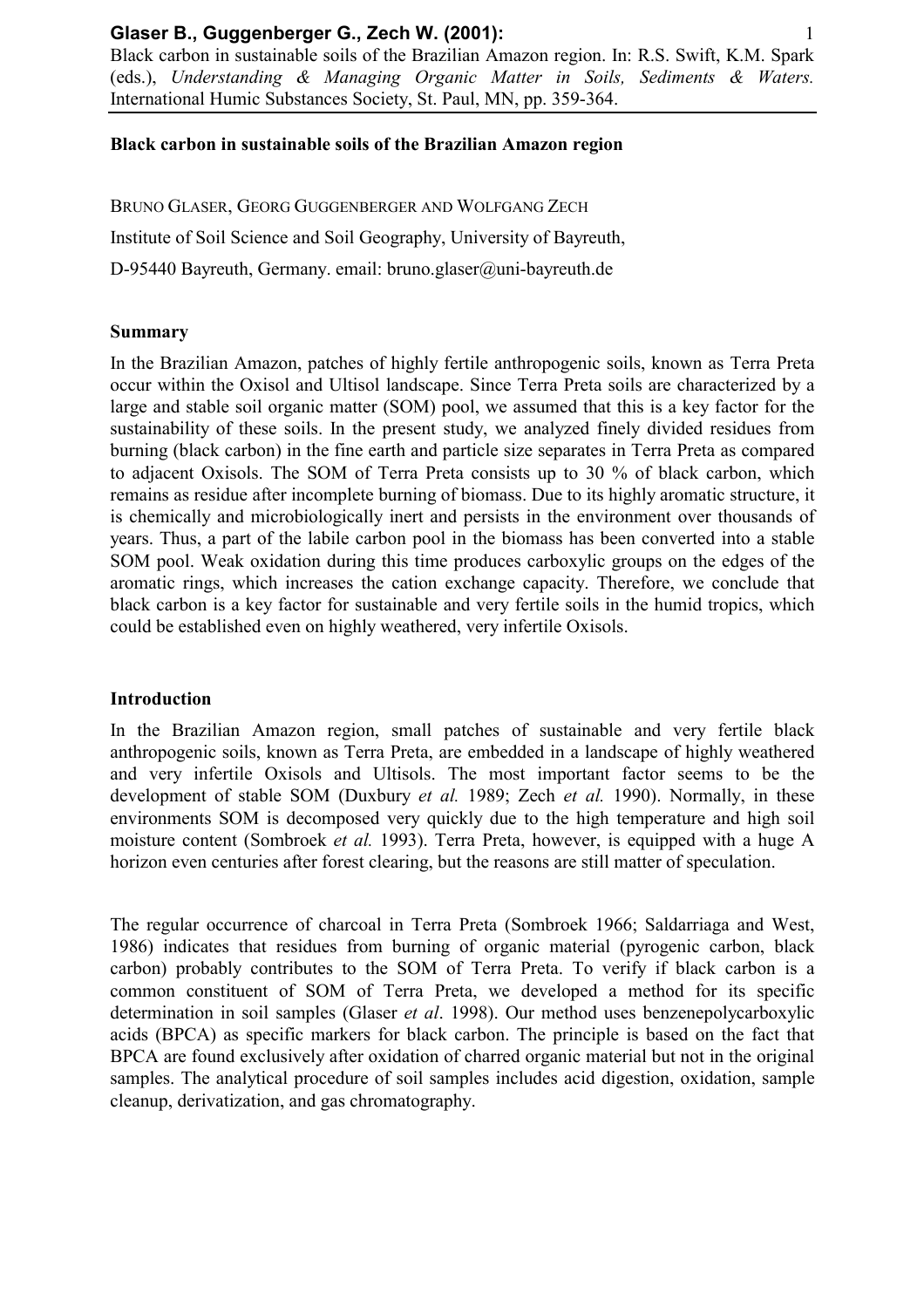Black carbon in sustainable soils of the Brazilian Amazon region. In: R.S. Swift, K.M. Spark (eds.), *Understanding & Managing Organic Matter in Soils, Sediments & Waters.* International Humic Substances Society, St. Paul, MN, pp. 359-364.

The objectives of this study were (a) to verify if black carbon is a common constituent of Terra Preta, and (b) to cover textural effects on the black carbon distribution in Terra Preta and Oxisols.

#### **Materials and Methods**

#### *Site description and soils*

The study was carried out in the Central Amazon region, Brazil, where Oxisols and Ultisols predominate. In addition a peculiar, black earth like anthropogenic soil (Terra Preta) occurs in small areas rarely exceeding 2 ha (Zech *et al.* 1990). Mean annual temperature is  $26 \pm 3$  °C and mean annual rainfall 2050 mm with a dry season between August and November (Otzen 1992). Five profile pairs Terra Preta – Oxisol were sampled near Manaus and Santarem.

#### *Laboratory analyses*

Physical particle size fractionation was carried out according to Christensen (1992). Total organic carbon (TOC) and total nitrogen (N) were determined by dry combustion and WLD detection on a Vario EL C/N analyzer. Black carbon was determined in fine earth and particle size fractions using the method of Glaser *et al*. (1998). The sum of the yields of benzene carboxylic acids with three (b3ca) to six (b6ca) carboxylic groups (b3-b6ca) after nitric acid oxidation of commercially available charcoal were adopted as a measure for the black carbon content. For statistical analysis we applied MANOVA followed by the post hoc Scheffé test or Wilcoxon test (Hartung 1993; Sokal and Rohlf 1995).

#### **Results and Discussion**

#### *Black carbon as source of stable SOM*

The concentrations of black carbon on a soil mass base decreased in all soils with increasing profile depth (not shown here), whereas black carbon on SOM base was more or less equal in the A horizons of Terra Preta soils. In the topsoil horizon of the Oxisols, total organic carbon (TOC) consisted of about 50 to 150 g  $kg^{-1}$  of black carbon, rapidly decreasing with decreasing profile depth. In Terra Preta soils, however, black carbon represented 100 to 350 g kg<sup>-1</sup> of the TOC in the whole A horizon, depending on its thickness.

This result fits well with previous results on black carbon contents in soils with large amounts of stable SOM, using solid state  $^{13}$ C CP/MAS nuclear magnetic resonance (n.m.r.) spectroscopy. Skjemstad *et al.* (1996) estimated up to 8 g charcoal-C kg<sup>-1</sup> dry mass in four Australian soils with contrasting properties, corresponding to up to 300 g  $kg^{-1}$  TOC as charcoal in a black earth in Queensland, Australia. They mentioned, however, that their method has some analytical constraints. E.g. the main aryl band (160 - 110 ppm) of n.m.r. spectra consists of a combination of structures from lignin, tannin and other non-oxygen substituted aromatics such as those in charcoal. Also non protonated, aromatic carbons give no effective cross polarization leading to an underestimation of aromatic carbon. This could be avoided using Bloch decay. Due to long time of data acquisition, analyzing all samples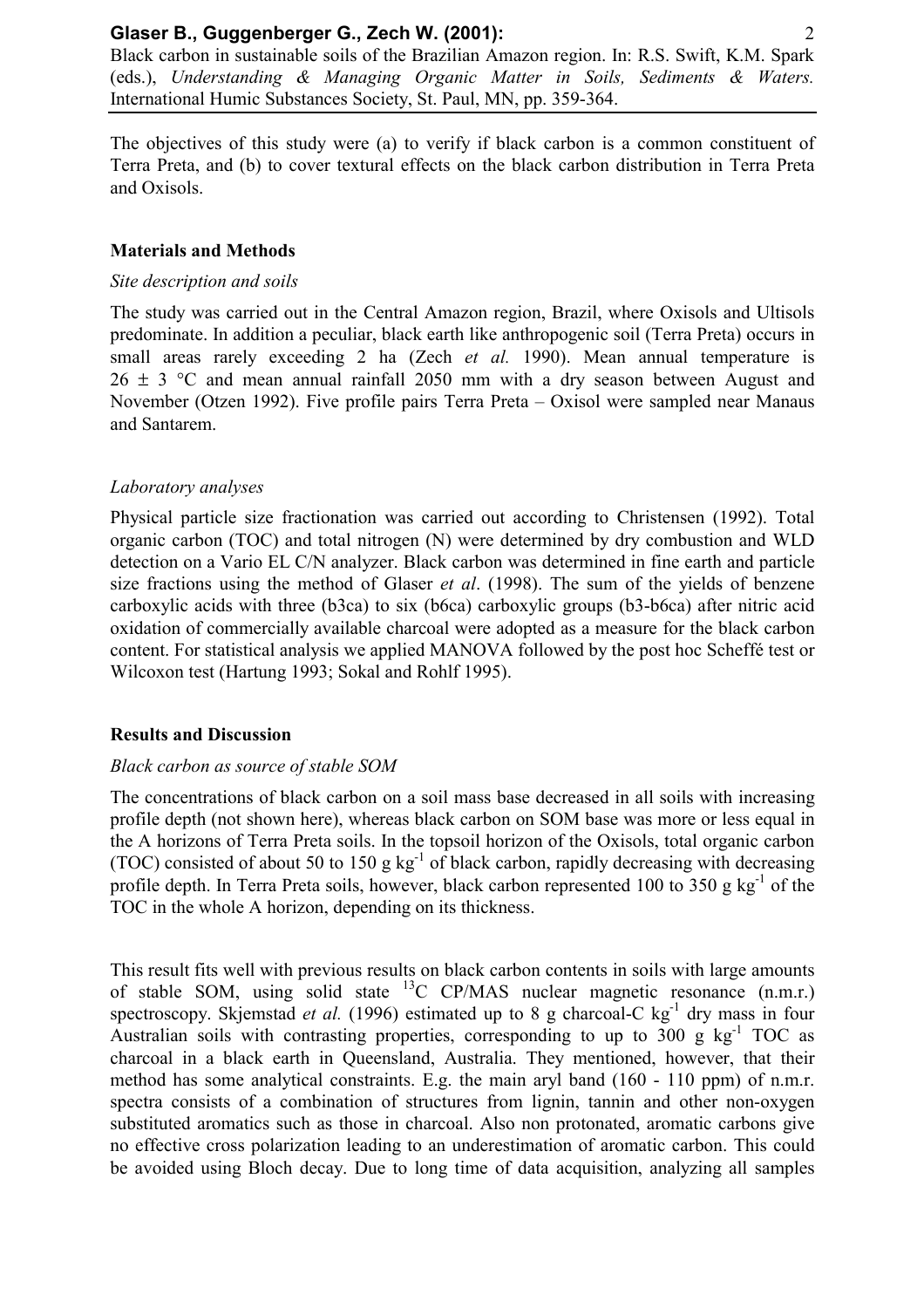Black carbon in sustainable soils of the Brazilian Amazon region. In: R.S. Swift, K.M. Spark (eds.), *Understanding & Managing Organic Matter in Soils, Sediments & Waters.* International Humic Substances Society, St. Paul, MN, pp. 359-364.

with Bloch decay would be totally impractical. Therefore, the authors used a conversion factor of 1.5 for all samples measured with CP/MAS technique.



Figure 1. Concentrations of black carbon in the soil organic matter of Terra Preta soils (TP) and adjacent Oxisols (Oxi) of the Brazilian Amazon region with increasing profile depth.

Schmidt *et al*. (1998) investigated A horizons from a catena of Chernozems south of Hannover (Germany) using a suite of complementary methods (high energy ultraviolet photooxidation and solid state <sup>13</sup>C n.m.r.). They found that charcoal contributed up to 450 g kg<sup>-1</sup> to TOC and up to about  $8 \text{ g kg}^{-1}$  to the bulk soil of the Chernozems. They did not detect charcoal in two reference soils (Alfisol, Gleysol). Additionally they found a strong relationship between soil color and the content of charred organic carbon. The authors concluded that besides climate, vegetation and bioturbation, also fire history plays an important role in the pedogenesis of Chernozems.

The stocks of black carbon in the soil profile to one meter profile depth was 4 to 11 times higher in Terra Preta than in Oxisols and increased with increasing clay content (Figure 2). Terra Preta contained 22 (sandy soil) to 110 (clayey soil) Mg black carbon  $ha^{-1}$  m<sup>-1</sup>, and the Oxisols 4 (sandy soil) to 13 (clayey soil).

#### *Distribution of black carbon among particle size separates*

In the topsoil horizon of Terra Preta and Oxisols, the SOM of fine sand and silt had the highest black carbon concentrations (Table 1), whereas in the subsoil horizon, no significant differences were observed within different particle size classes (not shown here). TP 5 had the highest black carbon concentrations in all particle size classes. This could be due to longer or to more intensive human occupation of this site.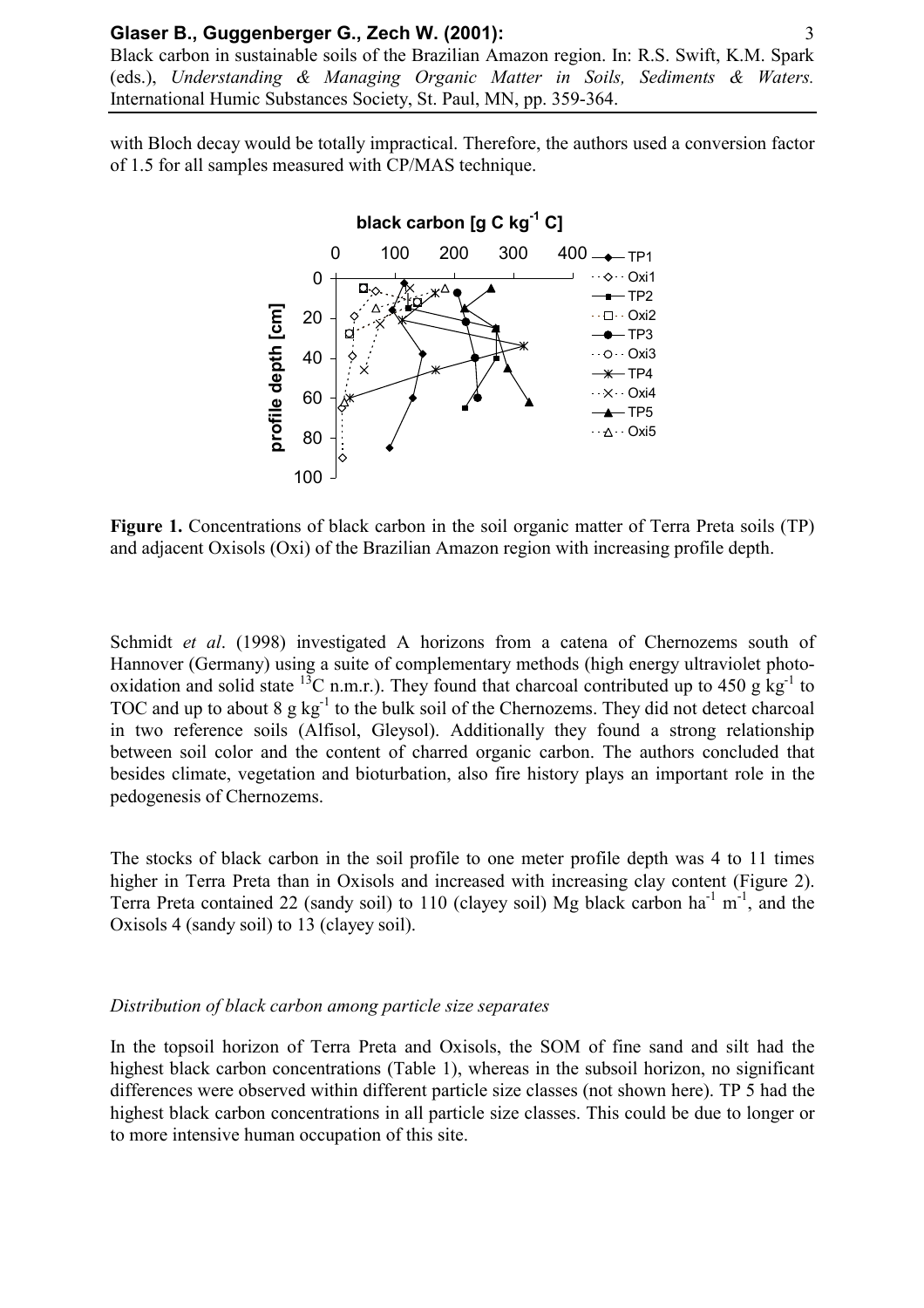Black carbon in sustainable soils of the Brazilian Amazon region. In: R.S. Swift, K.M. Spark (eds.), *Understanding & Managing Organic Matter in Soils, Sediments & Waters.* International Humic Substances Society, St. Paul, MN, pp. 359-364.



**Figure 2.** Stocks of black carbon in profiles of Terra Preta (TP) and Oxisols (Oxi) down to 1 m profile depth. Numbers above the columns indicate the ratio of the black carbon content of a Terra Preta to its adjacent Oxisol.

Saldariaga and West (1986) found on Terra firme soils of the upper Rio Negro area of the Colombian and Venezuelan Amazon region 3 to 24 Mg charcoal ha<sup>-1</sup>, with 33 to 86 % of it concentrated in the upper 50 cm, which is in the range of our investigated Oxisols.

**Table 1.** Contribution of black carbon to soil organic matter [g C kg<sup>-1</sup> C] in particle size fractions of topsoil horizons (0-10 cm) of soils in the Brazilian Amazon region with various texture.

cs coarse sand (2000 - 250 µm); fs fine sand (250 - 20 µm); silt (20 - 2 µm); clay (<2 µm); different letters indicate significant (p<0.05) differences between different particle size classes. nd not detected.

| Profile         | $\mathbf{c}\mathbf{s}$ | fs  | Silt        | Clay | Profile | <b>CS</b> | fs  | Silt        | Clay |
|-----------------|------------------------|-----|-------------|------|---------|-----------|-----|-------------|------|
| Terra Preta     | a                      | ab  | $\mathbf b$ | a    | Oxisol  | ab        | ab  | $\mathbf b$ | a    |
| TP1             | 9                      | 89  | 151         | 69   | Oxi1    | 32        | 8   | 126         | 86   |
| TP <sub>2</sub> | nd                     | 36  | 53          | 64   | Oxi2    | nd        | 48  | 48          | nd   |
| TP3             | 28                     | 138 | 173         | 58   | Oxi3    | nd        | 48  | 48          | nd   |
| TP4             | 89                     | 226 | 146         | 77   | Oxi4    | 114       | 142 | 111         | 28   |
| TP <sub>5</sub> | 291                    | 245 | 288         | 222  | Oxi5    | 116       | 116 | 97          | 24   |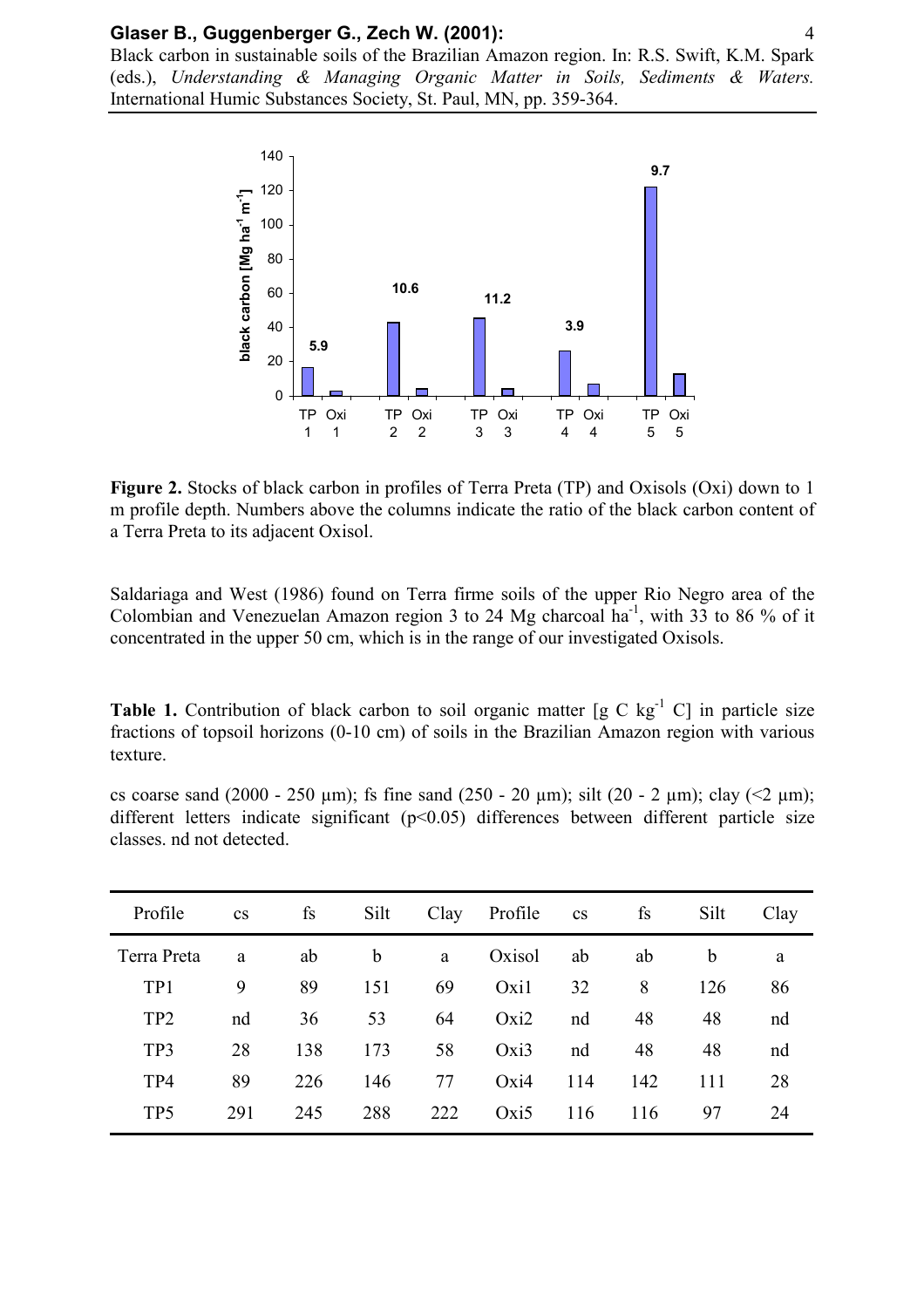Black carbon in sustainable soils of the Brazilian Amazon region. In: R.S. Swift, K.M. Spark (eds.), *Understanding & Managing Organic Matter in Soils, Sediments & Waters.* International Humic Substances Society, St. Paul, MN, pp. 359-364.

In the topsoil horizons, most of the stocks of black carbon was located in the silt and clay fractions in Terra Preta soils (86%) and Oxisols (80%, Table 2). In Terra Preta soils, the silt fraction contributed significantly  $(p<0.01)$  more to the total black carbon content than in the Oxisols. In the subsoil horizons, the clay fraction of Terra Preta represented on average 92 % of the total black carbon stock. In the other fractions, black carbon is distributed homogeneously and contributes only a minor amount (not shown here). Skjemstad *et al*. (1996) calculated that 64 to 97% of charcoal in four Australian soils occurred in the  $\leq 53 \mu m$ fraction. In spite the analytical differences of both studies, their results are consistent with our findings.

| <b>Table 2.</b> Distribution of black carbon $\lceil\% \rceil$ in particle size fractions of topsoil horizons (0-10) |
|----------------------------------------------------------------------------------------------------------------------|
| cm) of soils in the Brazilian Amazon region. cs coarse sand $(2000 - 250 \mu m)$ ; fs fine sand                      |
| $(250 - 20 \mu m)$ ; silt $(20 - 2 \mu m)$ ; clay $(< 2 \mu m)$ . Different letters indicate significant (p<0.05)    |
| differences between different particle size classes.                                                                 |

| Profile           | cs fs Silt Clay Profile cs fs Silt Clay |                 |    |       |               |    |                |    |             |
|-------------------|-----------------------------------------|-----------------|----|-------|---------------|----|----------------|----|-------------|
| Terra Preta a a b |                                         |                 |    |       | b Oxisol      | a  | a              | a  | $\mathbf b$ |
| TP <sub>1</sub>   | nd                                      | 21              |    |       | 53 25 Oxi 1 2 |    | $\overline{4}$ | 19 | 76          |
| TP <sub>2</sub>   | nd                                      | $\overline{4}$  | 19 | 78    | Oxi 2 nd 11   |    |                | nd | 89          |
| TP <sub>3</sub>   |                                         | 10              |    | 38 51 | Oxi 3 nd 11   |    |                | nd | 89          |
| TP4               | $2^{\circ}$                             | 16              | 36 | 46    | Oxi4          | 23 | 30             | 17 | 30          |
| TP 5              |                                         | $5\overline{)}$ |    | 36 59 | Oxi 5 $8$     |    | 15             | 4  | 73          |

The enrichment of black carbon in clay sized separates in the subsoil make it probable that black carbon could be leached into deeper horizons by eluviation processes, as also assumed by Skjemstad *et al*. (1996) and Schmidt *et al.* (1998). Such processes could be responsible for the huge A horizons of Terra Preta. Leaching, however, does not explain the occurence of potsherds in deeper horizons of Terra Preta soils. As it is known that Terra Preta sites received no tillage, turbation could be also responsible for the transport of black carbon and potsherds into deeper soil horizons. Further research, however, is desirable to clarify the dynamics of black carbon in soils.

# **Conclusions**

Our results showed that black carbon form a major SOM pool in Terra Preta. With time, black carbon is partly oxidized at the surface, and carboxylic groups with partly low pKa values (e.g. pKa of mellitic acid 1.40) are produced (Glaser *et al.*, 1998). Hence, black carbon is a sustainable and effective cation exchanger and probably responsible for the high nutrient storage capacity of Terra Preta compared to the Oxisols they originated from. This high nutrient storage capacity of Terra Preta arising from partly microbially oxidized burning residues may be responsible that these soils maintain their high soil fertility even after their abandonment centuries ago. Enhanced biomass production on these sites still may result in larger carbon inputs in the topsoil. Further research is desirable to study the SOM enrichment